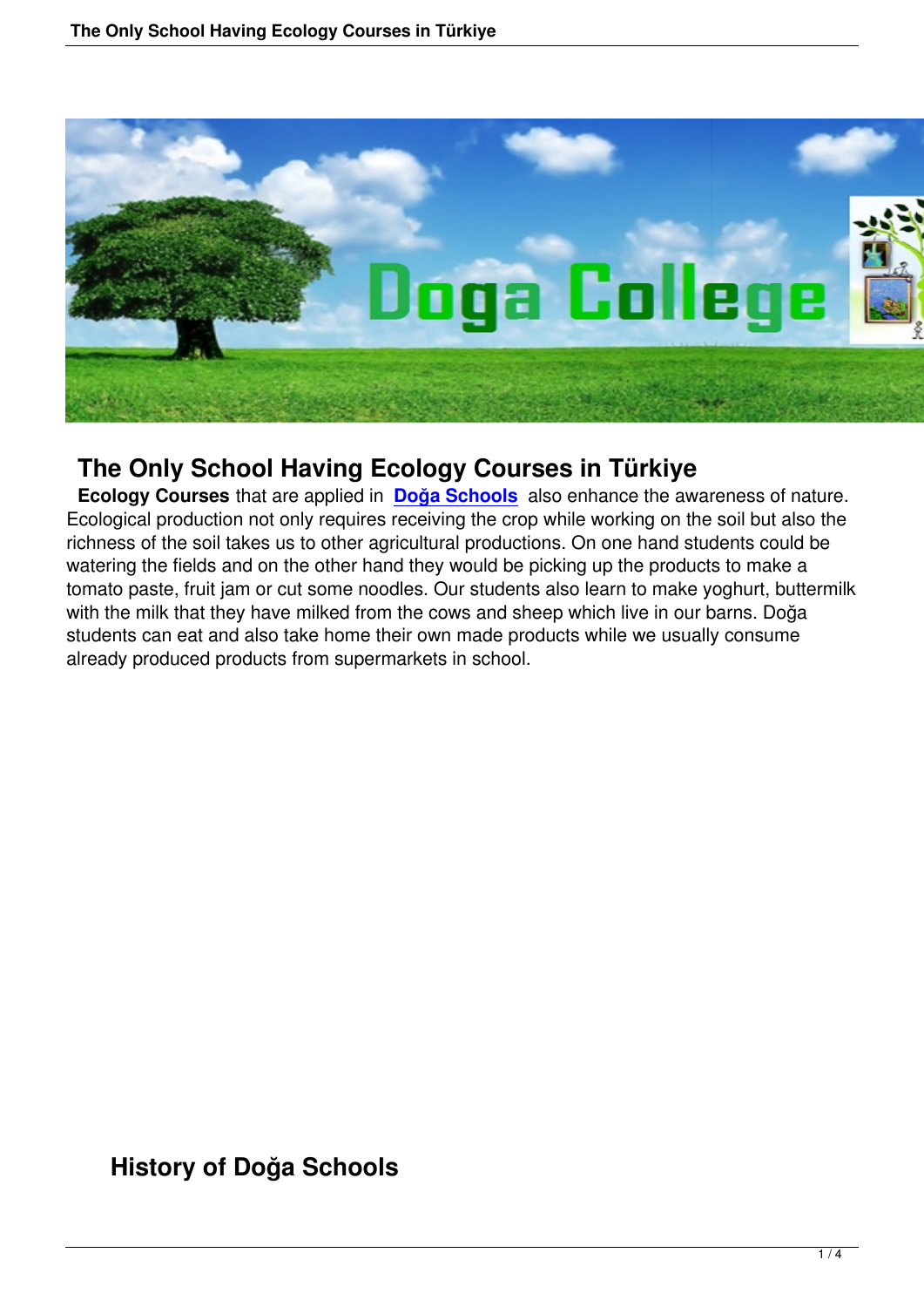Founded by **Fethi Şimşek**, **Doğa Schools** started its educational journey in 2002 with Beykoz Campus, Doğa Schools currently have 12 campuses from kindergarten to high school and 6 exclusive kindergartens in Istanbul and 12 campuses located throughout Turkey; namely Bursa, Ankara, Denizli, Sakarya, Diyarbakır, Batman, Aydın, Antalya, Sanlıurfa, Malatya, Çorlu and Mersin. The number of students has increased to 15000 since 2002 with 1500 staf.



The founder of Doğa Schools, Fethi Şimşek, is an experienced teacher with his career of 25 years in education and educational adminisration. One may see his name under a number of successful educational institutions, like Doğa Schools and English Time. Fethi Şimşek emphasizes the fact that rather than the education, the administration systems nowadays experience certain problems however to be able to find a solution the fact of globalization should be analyzed thoroughly. He believes that just like stock exchange, education should be updated every hour!

Fethi Şimşek was born in Şanlıurfa, 1958. In 1975, he came to İstanbul for university education where he was a student in Istanbul Atatürk Education Institute Physics-Chemistry-Biology Department. After graduation, he became co-partner of Kültür Private Teaching Institutions. Being partner with Mr. Orhan, they published Kültür Test, a periodical that has been prepared for university entrance exams. New businesses and new success stories followed these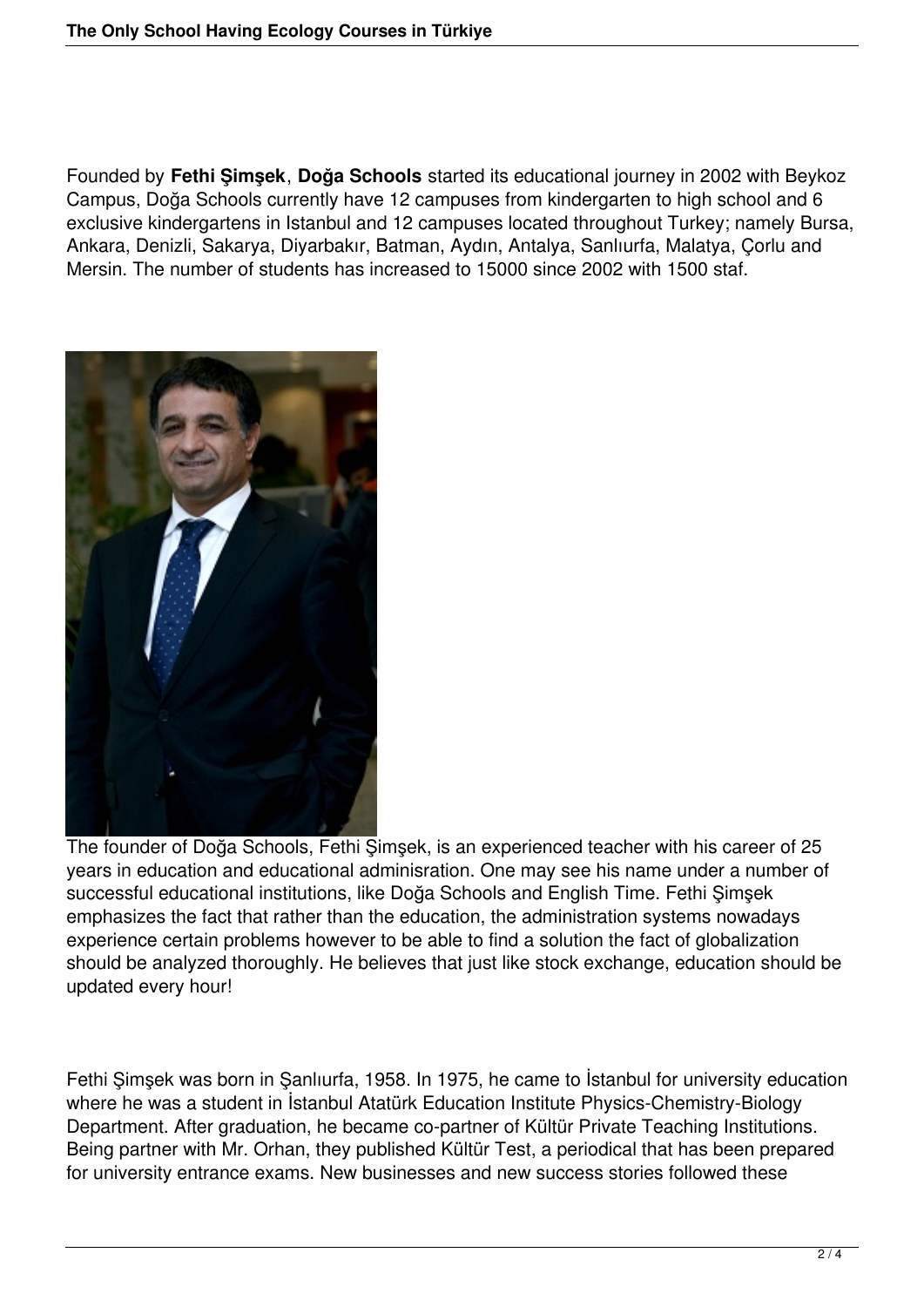successful enterprises. We talked to Fethi Şimşek, the man that breathed a new life to our country's educational system, on education and on educational administration.

### **You started to course-business for university exams right after you graduated from the university, right?**

I graduated Education Faculty in 1979. And I was a partner of the course in 1984. I worked as an active course teacher. The year 1991 was a crossroad for me because I wasn't able to keep up with both the teaching and the administration at the same time. I know I should stop doing one of these.

#### **What are the problems of education in Turkey and all around the world?**

In the world, there are educational administrative problems rather than educational ones. Educational administration, educational management is an independent branch. Educational administration is not a subject of educational science, but a subject of administration science. We should get use of the up -to- date concepts in this field. In educational administration, we should use the concepts that match with today's economical system, management system. Administration science shows us how to behave in order to create a value. Such value does not necessarily mean only economical value. Today it is impossible to create any value with the concepts used 10 years ago. Because everything is changing rapidly. The paradigm of this change is mostly globalization. Globalization brings out something new each and every day. Moreover, you can not abstract education from the time, from the economical conditions. 10-15 years ago, we were producing human resources for industrial society. But now we are producing human resources for information society, communication society and for the globalizing world. We can not give education with the paradigms of the past. Education needs to be hourly updated because the world changes every hour.

### **After you staterd doing business in the private school sector, a competition also started within the sector. What do you think, does such competition becomes keener and such keener that it can harm the sector?**

We have a responsibility to develop the private school sector. Actually, this is again a conceptual problem. Our society was against the idea of competition for many years. But without competition, you can not expect any development. We have a concept that provokes the competition, not only between the educational institutions, but also within our institution. But we provoke 'competition', not unfair competition! Competition is the desire for the better. It means to raise the standarts to upper levels. In an environment without any competition, you will find only apathy. Nothing else. How will you measure yourself without a competitor? If we put competition into this sector, ultimately the sector gains.

## **How did you come up with the idea of Doğa? Can you tell us about those**